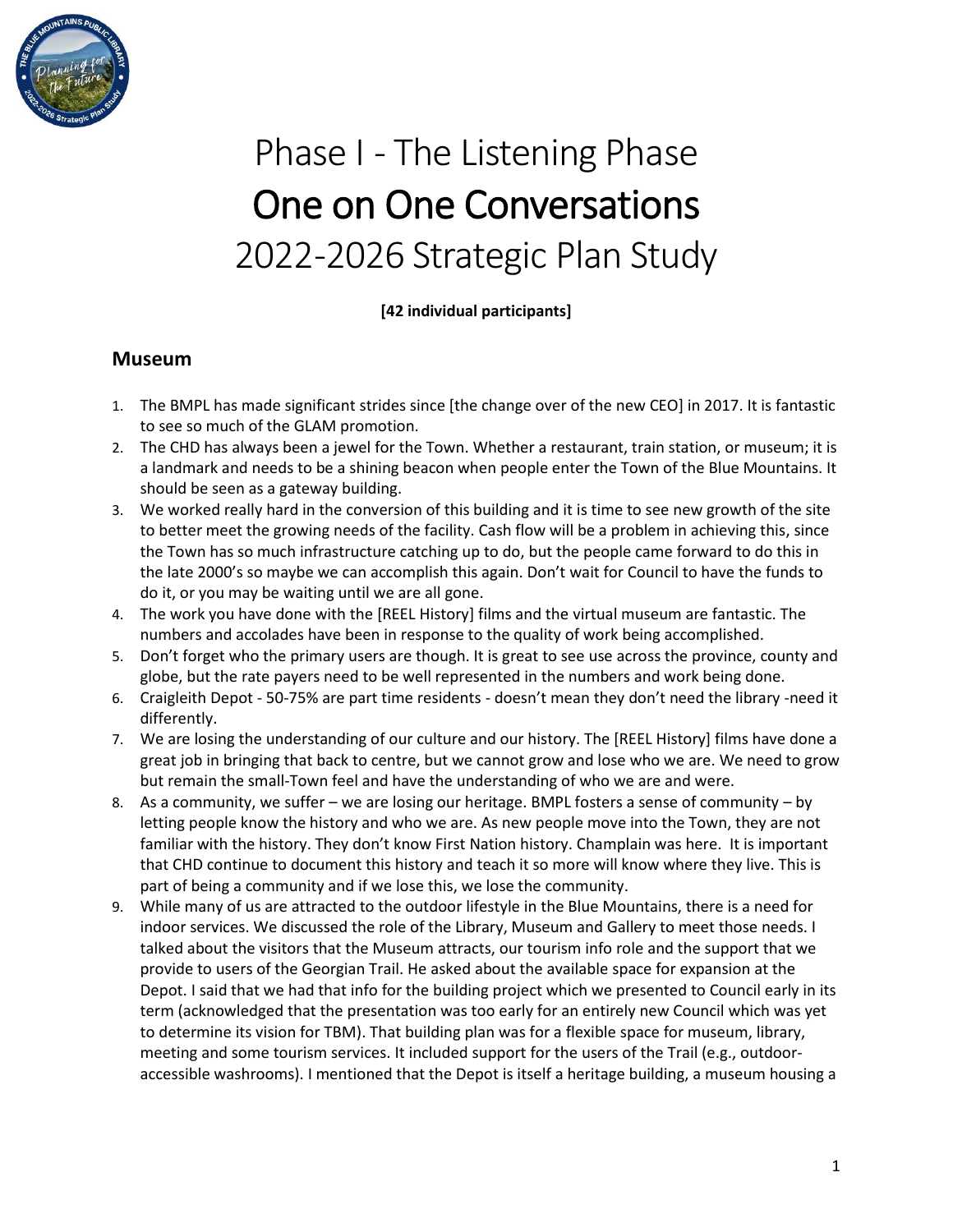museum (plus a small deposit of books). It is a very popular, iconic facility and any plans for east end development must be sensitive to that.

- 10. The gist of their views was three people did not know the Depot was a library, two recalled it as a train station and one a restaurant.
- 11. Of the two people who knew it was a Library and Museum, one never used it as a library personally but thought it was a very valuable and important community service for children, families, and seniors.
- 12. One person used it regularly as a library and to drop off returned books, and "loved" the Depot, and she commented it was never too busy (but this could be Covid related but she didn't want it to go out business as she lived in an older cottage style area across from Windfall inside the eastern border of the Town).
- 13. Another area of interest which could be explored through the Library is the history of the Grey Bruce areas and some of its prominent residents. For example, Nellie McClung was a product of the Grey county area. Another subject of historical interest is the Meaford Tank Range story.
- 14. The Depot should remain the site for the museum and tourism services and library services should be moved to a new hub.
- 15. The history of the area came up and she talked about how because she is so knowledgeable about her own property, she is able to use that to connect with community members who have been in the area for a lot longer than she has. The Depot is a big part of this – fostering connections across generations of residents (new resident versus someone who has been here for fifty years) through local history.
- 16. Passionate about the fact that The Blue Mountains is a community of communities. One of her aspirations is to ensure that adequate signing is installed for each community across the Town. There has been an increase of visitors to the rural areas, and it needs to be conveyed that each of these communities was and is someone's home and is just as important as a more largely populated area (like Thornbury or Craigleith). How are we (Archives/Museum) supporting awareness of the communities?
- 17. He noted his confidence in the direction [of the Depot]. No concerns about what [the Depot] is doing.
- 18. Really happy to have the research resources available currently writing a book. Great to have such online access.

# **Gallery**

19. Would like to see the facility (e.g. Gallery) used for a broad variety of uses - draws the community and non-users in.

### **L.E. Shore**

- 20. L.E. Shore is such a hub for the community. You will have no problems advocating for the needs to modernize and expand here. Just don't throw out the baby with the bath water when you do it. Remember what the people love about the building and enhance it.
- 21. Impact differs depending on geography.
- 22. Can't take a cookie cutter approach to the Library.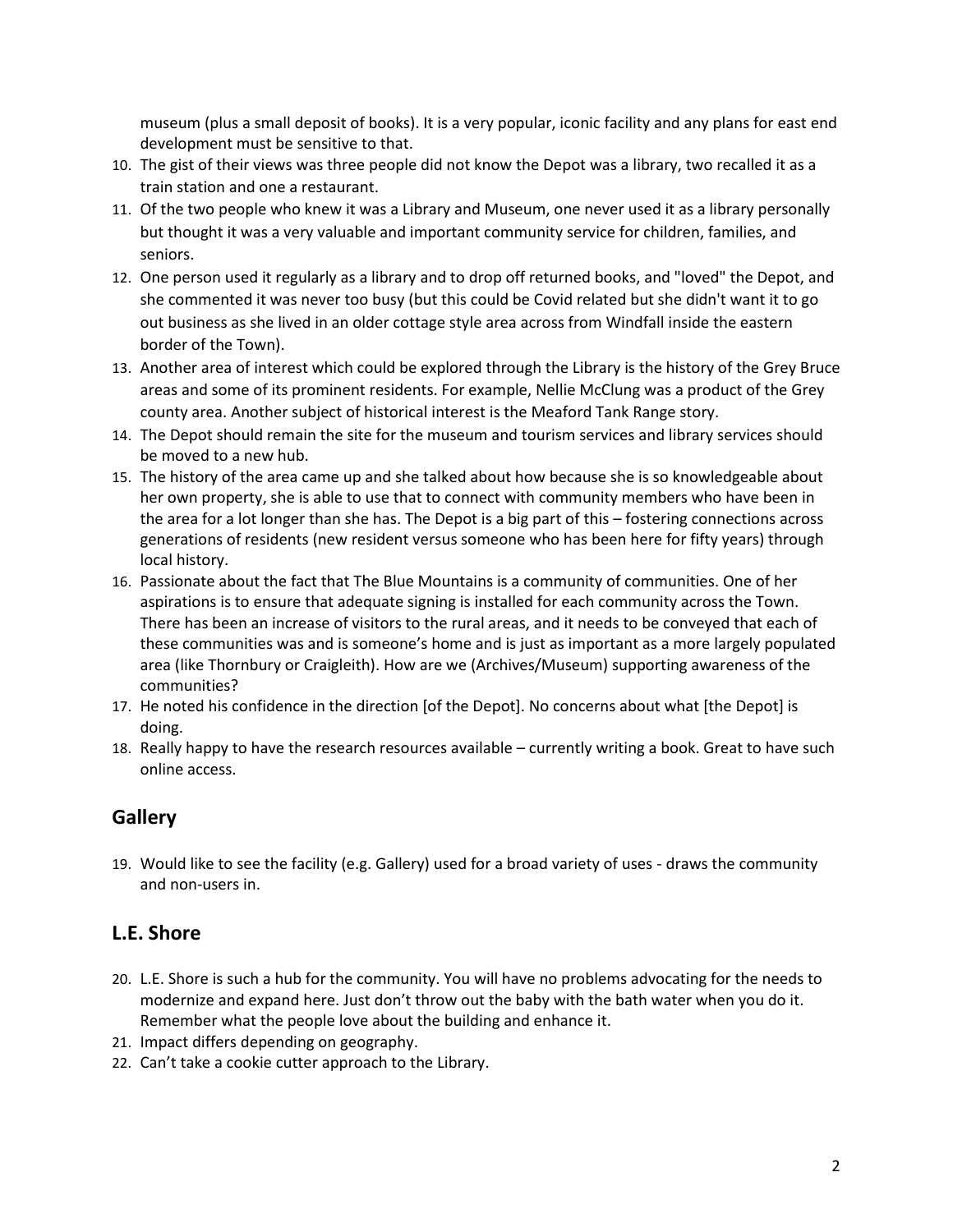- 23. Technology training still a focus? Average age in TBM is 64 (book of real estate not town #). Are we seeing a response to tech? Population needs help with the digital divide. Still get handwritten letters in my mailbox in town.
- 24. Community hub vs. library per se.
- 25. Passion for users.
- 26. Can't believe user numbers astounding.
- 27. Community fabric weaving the services and facilities into the community.
- 28. Resurgence of wine and book clubs.
- 29. Resource tool.
- 30. Big help in elections.
- 31. Life of the community- love to see the kids relationship with school makes for early users.
- 32. Migrant workers.
- 33. Passion from the Library Board so strong. Social and fiscal ties.
- 34. Covid boost to the nay-sayers critical showed as an asset the Town library that string needs to be tied tighter.
- 35. The CEO and Board does good job treating it as a business numbers don't lie, by using all facility aspects, by good budgeting - very refreshing over the last few years.
- 36. Library does a good job communicating.
- 37. See more opportunities than just fiscal matters.
- 38. "Some see the Library as a dying tree, I see it as an evergreen."
- 39. Need a strong council rep on the Library Board again.
- 40. The Library [BMPL] provides good services, particularly CHD and all the awards in recent years.
- 41. We need new residents to have an awareness of Library services. Signage could be improved.
- 42. People are living here differently as a result of the pandemic. Weekenders are here year-round. They may not know what is available and offered to them.
- 43. Awareness get it out there
- 44. BMPL is doing better than most. We always hear good news stories in the press and from people.
- 45. Over the past few years BMPL has really done well. Most people know you are doing good.
- 46. Signage should be improved in the Town. If you were just driving down Hwy 26, you would never know there is a library up Bruce St. CHD needs more signage too.
- 47. The pandemic has led all of us to learn more about various technologies (e.g., Zoom) but we are struggling to gain all the knowledge we need.
- 48. Asked if the Library purchases high interest low vocabulary digital materials for adult learners.
- 49. Some discussion of ebooks and the frustration of many holds on titles.
- 50. Discussion of problems with technology and wanting help.
- 51. The Library of Things idea was popular. Someone had borrowed snowshoes last winter and arranged for the hold pick-up at CHD.
- 52. Question if the Library accepts old iPads that could then be loaned to users. They liked the idea that [the Library] does lend technology.
- 53. As pickle ball is becoming very popular, wondered about adding racquets for loan.
- 54. Someone commented that [the Library] already loans cameras.
- 55. An individual new to the community wondered where the Library is. Another person replied that they should go to the Library – it's really nice and offers lots of services.
- 56. Signage to the Library is needed at Highway 26 and Bruce Street.
- 57. I love the Library and the staff!!
- 58. So glad the Library is open for browsing again. Nice to see L.E. Shore full of people.
- 59. Library closure was hard. I felt like I was in withdrawal Library withdrawal.
- 60. Keep up the great work. No suggestions for improvement.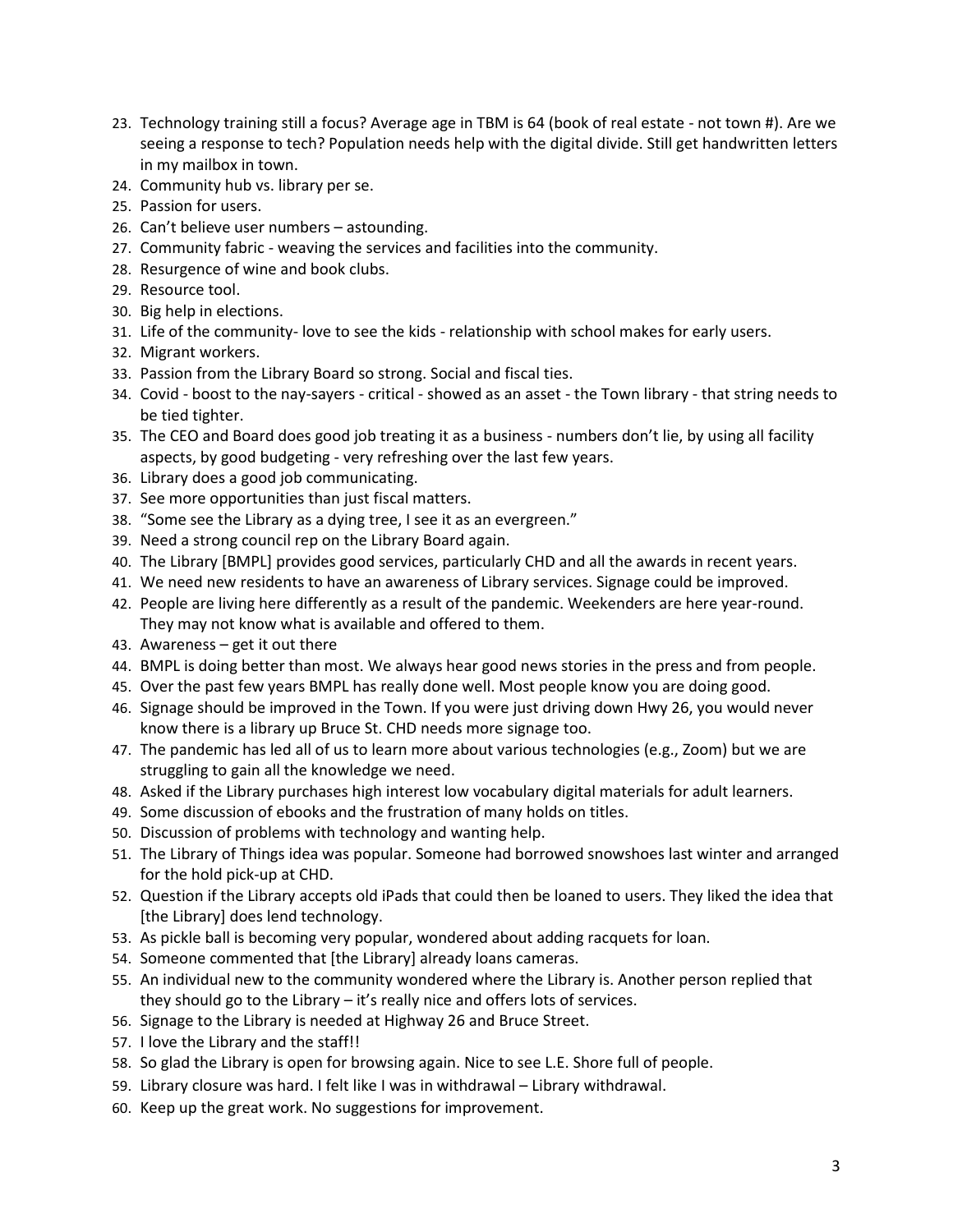- 61. More copies of popular books.
- 62. Workflows frustrating.
- 63. Fishing rods for kids a great idea, but would it take business away from local businesses?
- 64. Computers need to be labeled catalogue only.
- 65. "I've been to libraries all across North America and this is by far the best."
- 66. She is of the view that the BMPL hasn't done enough to create a Welcome Package for new residents and to stimulate interest in areas where local experts could make presentations.
- 67. There are many Book Clubs in our area. She suggests the LB create an event such as a Book Club extravaganza.

#### **Board Considerations for 2022 Appointment**

- 68. We have a good Board right now. You will need to keep the momentum going when you get new members.
- 69. Knowing there was some input from the Board did help Council feel the appointments were in the right direction. Of course, when there are smaller numbers of applicants it makes it easier, but if you get more people involved it could be helpful to offer considerations of what you need based on the Strat Plan.

### **Strategic Plan 2022-26**

- 70. The work you have done on this Strat Plan is massive. I am not sure we heard anything we didn't know, but you have certainly put the effort in to talk to all segments of the community.
- 71. Remember who you are and keep your focus. The 4 goals we have this round are strong and concise. A Strategic Plan doesn't need to be lofty goals. Keep it functional and achievable.
- 72. Library seems to be firing on all cylinders as far as Strat Plan achievements.
- 73. He said he will look forward to seeing the Strategic Plan and the Board's vision for BMPL services. He also said to be in touch with him if there were areas where Council could help.
- 74. BMPL has a good Strategic Plan now. As new plans are developed keep up the good work. Consideration should be made not to create brand new services when a new Strat Plans are developed.
- 75. I'm calling about the Seniors Focus Group. I wonder what topics you'll be talking about. Oh, it's up to us, then I guess the topics will be health, money, sex – Broad Topic.
- 76. Are you a trained facilitator of focus groups? Have you done this before? Well, then you'll know that you need to keep it moving.
- 77. My ideal activity is gardening. It's really beneficial all around but it's very intellectual, physical, mental, and spiritual.
- 78. 599 Garden Club is popular and is back up to 90-92 members.
- 79. Working hard to on Zoom. In comparison, Probus has 60 participants, so 599 Garden Club must be doing really well if 599 has more people attending than Probus.
- 80. 599 Garden Club has 40-45 participants go to the Zoom, so it must be doing very well
- 81. How many people are going to the Seniors Focus Group? You'll have to work hard to manage a team of 12-14 people in a focus group.
- 82. I have a background in marketing and market research.
- 83. We used to survey topics of interest and would only get about a 4-6% return on responses, which is great for focus groups and surveys. With 599 we get about 50% responses.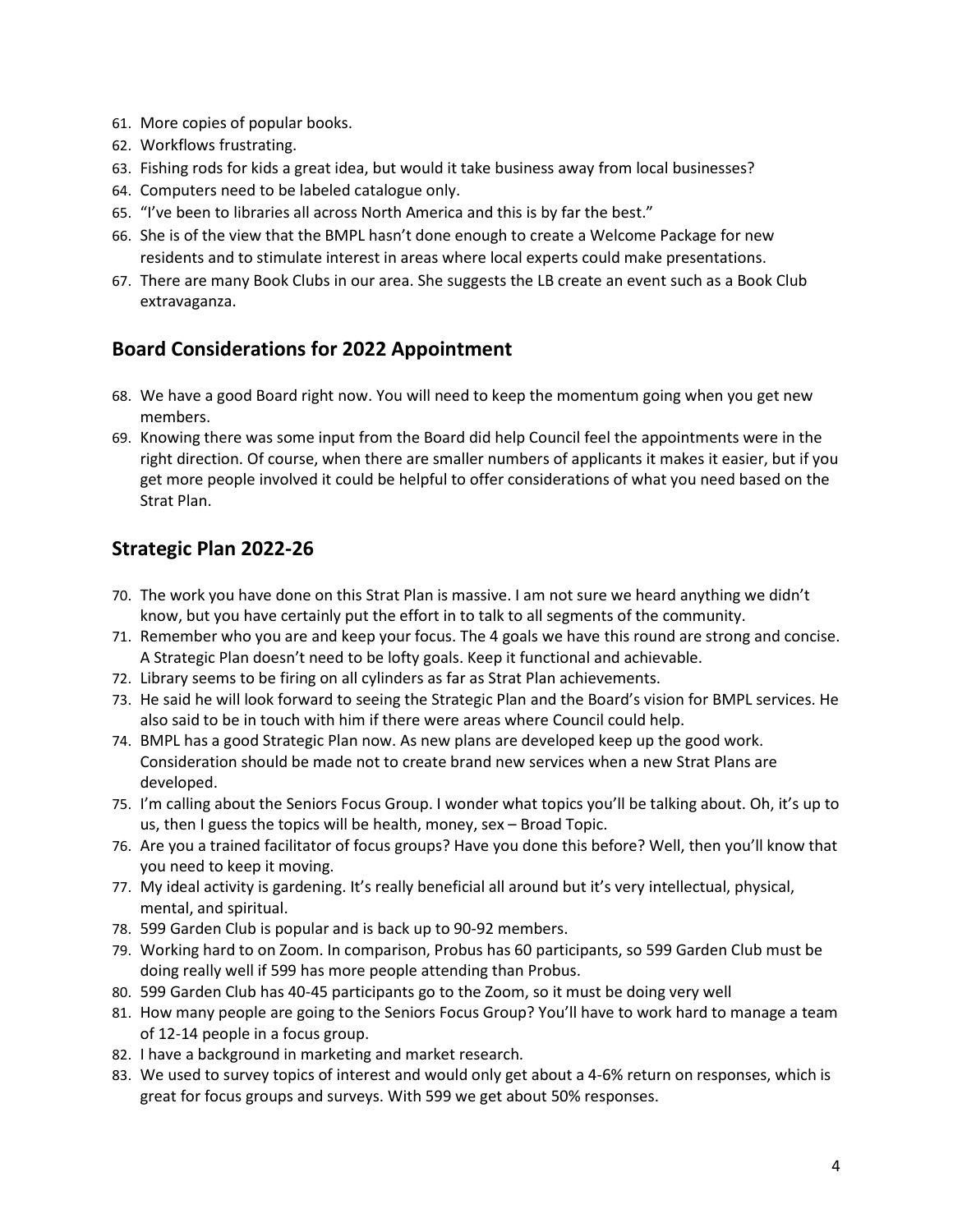- 84. We're always good for member suggestions about topics and feedback for ideas.
- 85. 599 Garden Club is meeting once a month on Zoom. We meet in September, October, November, January, February, March, April, May.
- 86. In June, July, August, we go around town and do garden tours. It gives us a chance to connect and learn from each other and to see each other's gardens.
- 87. Our meetings have snacks and staff for socializing.
- 88. Meals are a really important part of meeting. It's good for bonding and connecting. And people really just want to connect with each other. We find the meals to be such an important part of getting together in-person and for gathering. It's important.
- 89. Our February meeting, there's a volunteer at BVO that keeps eyes open for garden things, and then we'll go and pick them up or they'll bring them over for us. We collect them for our sale. There's a garage full of stuff waiting to be sold. We then will have a potluck dinner and there's money for us to bid on the garden auction. It gets really heated sometimes as some people will try to pool their money together, and then sometimes it turns into one side pooling their money against another side. We all laugh and have fun, it's not too serious, but it's fun to see everyone try to bid against each other.
- 90. St. George's plant sale is always popular we always have about 40+ cars waiting when we open wanting to buy plants. There are hundreds of plants
- 91. Interested in focus group for parents.
- 92. Noted how the draft of the Library's 2022-2026 Strategic Plan very much aligns with and supports the key attributes she has voiced during this interview: it has mobility and the ability to offer programs and services beyond a building – it will be able to reach into the different communities of the Town.

### **East vs West End Services**

- 93. The Depot discussion led to the possibility of relocating the east end library services to the "municipal campus" on Grey Road 19. He said he hears from residents about paying half the taxes of TBM but having few community resources in the east end. He mentioned the plan for having Works located there with the library but also cited [previous Mayor of Mississauga] development of joint use facilities in Mississauga (including a community or recreation centre and sometimes a school). I noted that libraries are often included in community/rec centres and this seems to work well. I said that my personal preference as a local resident (i.e., not representing a Board perspective) would be for a new joint recreation centre and library at the "campus" with museum and tourism services in the Depot. He wondered what the Board's vision for the east end would be.
- 94. East vs. West challenging in terms of programming, services need to provide different services people who have moved from the city vs 7<sup>th</sup> generation.
- 95. CHD and the Museum needs to be a whole TBM thing and not just an east end. The Library may not be with the museum for long, if the new hub happens. So begin thinking of how to maintain the museum for visitorship before that reality happens.
- 96. He wondered if there might be an opportunity for a joint library to serve the east end of TBM and the neighboring section of Collingwood. We are both experiencing development in that vicinity and there may be an opportunity to cooperate.

### **Rural Issues/Services**

97. Rural/drivability- car centric - still need town facilities like grocery store, UPS, library.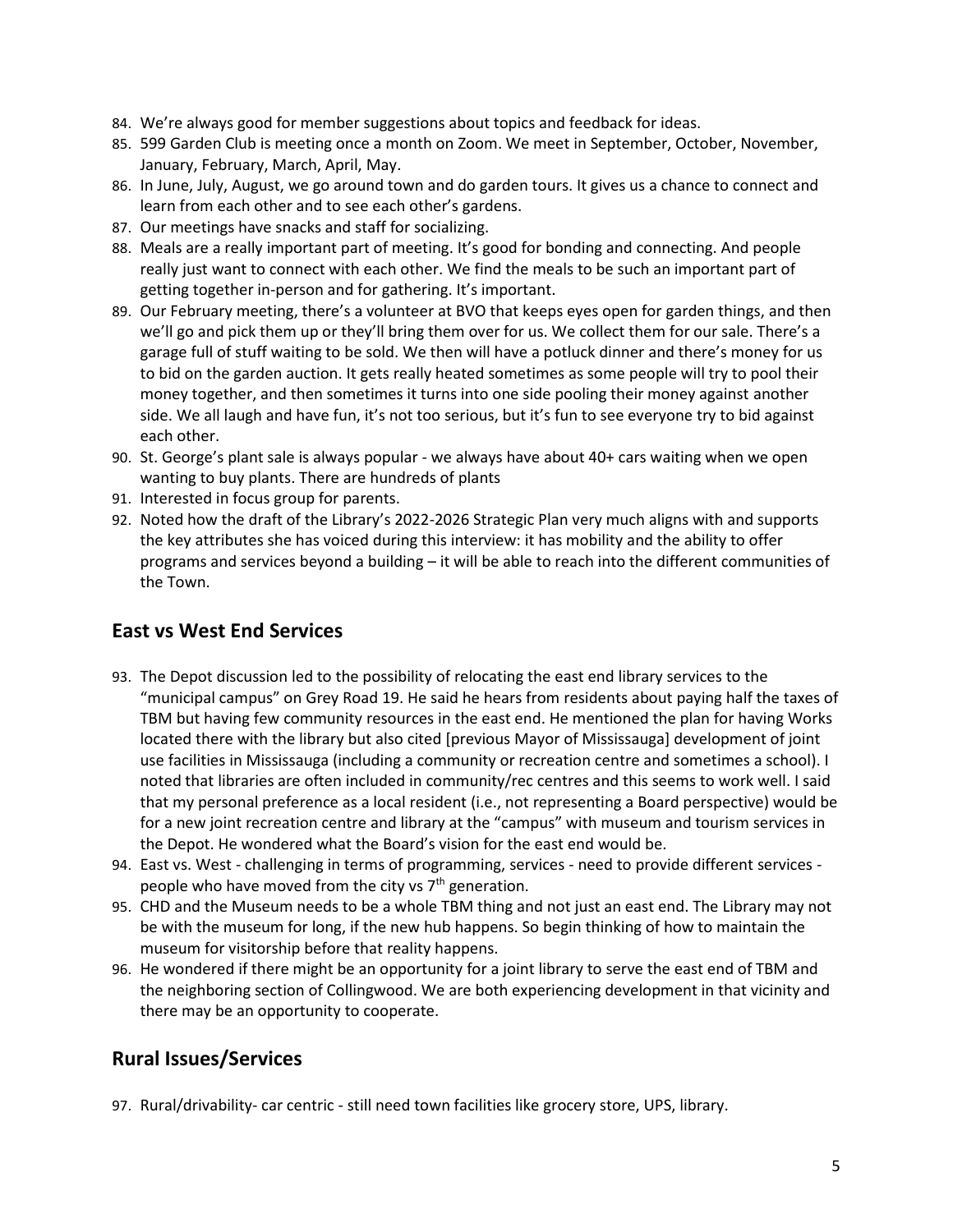- 98. People in areas outside of Thornbury and Clarksburg should know where their library services are. We need especially to focus on the rural areas and boundaries by Collingwood. They may not know what we have in the community for them.
- 99. I heard that there's a Roving Librarian. Yes, I'd like to talk to you about some things.
- 100.I want to start by saying that I really love the Library and support the Library but I want to talk about the hours.
- 101.It's very difficult for me to build a day around going to the Library. All the places are open before the Library is, it just doesn't suit my schedule at all.
- 102.I live out in the country, so it's not easy for me to just go into Thornbury and stop by the Library.
- 103.I really want to use the resources pleasurably, but also don't want to spend too much time online. It takes too long to search your catalogue and to find what I'm looking for and needing.
- 104.I feel urban service is really the focus for the Library and not serving the rural communities. People who live in the rural areas aren't always able to go into town between 9-5. It's really difficult for us to use these resources when the hours are meant for more urban people and lives.
- 105.You just need one day, I'll pick Wednesday as an example (not that I want it on Wednesday), and be open for an extended period. The Library should be open on this day from say 9am to 8pm - you could get two staffing shifts in this time period. You have very generous hours, but this would be so much better and would help people who live rural.
- 106.You see, I don't have a printer at home, so I need to use the printer at the Library. I don't know when I'm going to need a printer, or what is going to need printing at the start of the day. Sometimes things will come in and I need a printer right then.
- 107.You just need one day with very long hours so I know that I can do stuff.
- 108.I know things changed because of COVID, and that's fine.
- 109.But I really rely on the Library for all the services, especially printing, scanning and faxing.
- 110.You should have a book mobile so you can be there out in the rural areas
- 111.I know that it's two sided: you have to put yourself out there, and you'll see that you'll get the response.
- 112.You have to initiate the conversation and then people will become more interactive with the Library.
- 113.They need to let you know what their needs are.
- 114.You need to apply for the paper mail-in for the election and there is a fee. Will the Library be having mail-in ballot application forms available for me to pick up?
- 115.The elections are very important.
- 116.The Township has so many surveys and this is not convenient. I just want one set to pick up and run with. I can't keep coming into town each time there's a new survey.
- 117.As for communication, I get it always on the website, and the sign boards out front. There's something at Heathcote that you can put stuff up at the bakery. It would be nice to have some bright signage too.
- 118.I'm from a paper generation, so it would be good to know what kinds of services are offered at the Library.
- 119.Scrolling is too much. I can't scroll forever because it gives me a headache.
- 120.The website needs help because you can't find what you want.
- 121.You need something bright, think like school; parents can pick it up with kids for Parent Night.
- 122.I read the Library news and see it in the newspaper.
- 123.It's hard to read it online if you have limited internet, so I don't always read it online. I like the print copies.
- 124.The rural communities are too isolated, and the Town is too Thornbury-centric.
- 125.There needs to be more extensive communication to rural communities and people.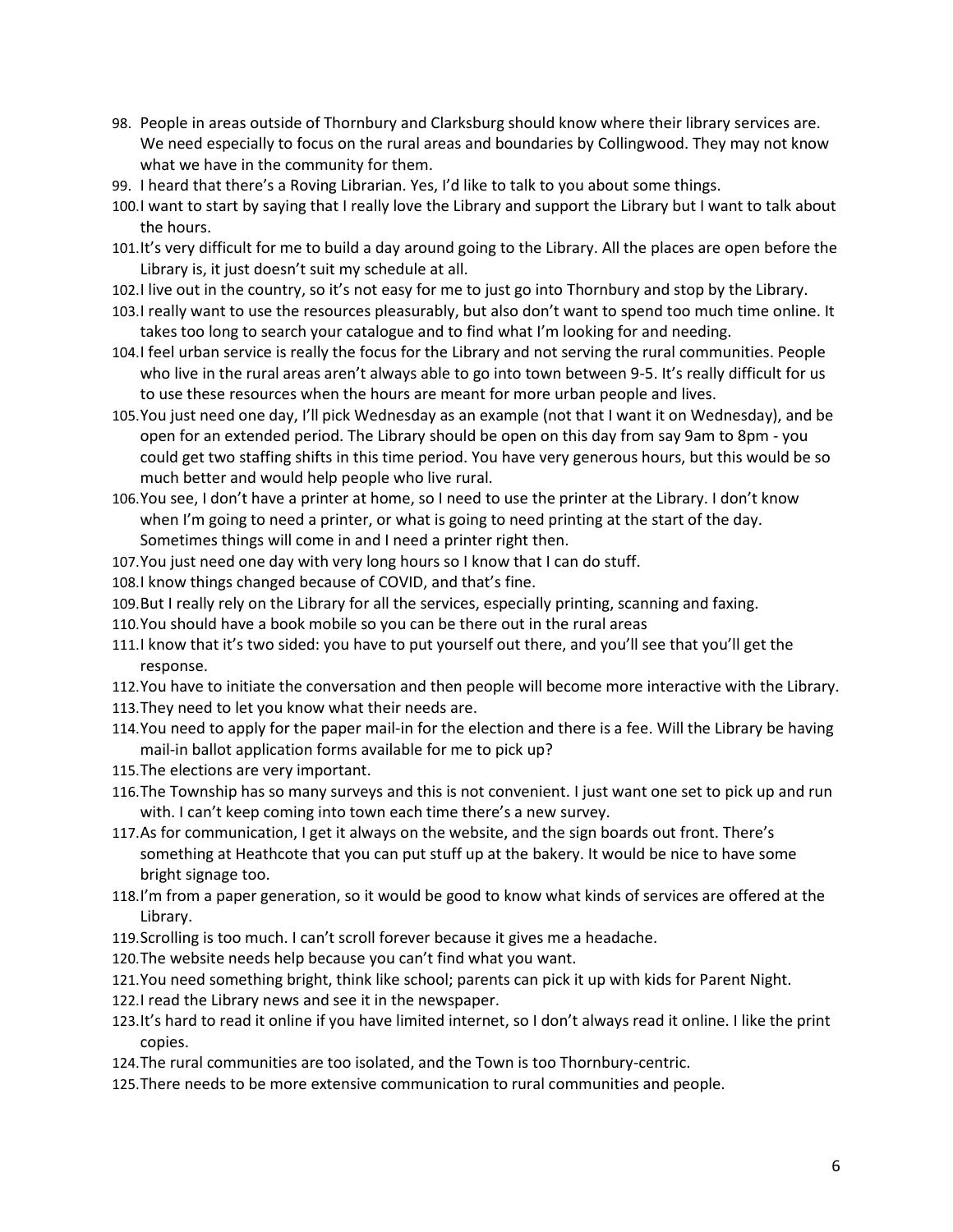126.Concerned about the centricity of the Town being focused on Thornbury and Clarksburg. There are rural areas and development beyond the centralized area and the Town and Library must be aware of this. The east end has experienced growth and requires services. In addition, the rural areas need non-brick-and-motor services.

## **Connectivity**

- 127.RABIT and Wi-Fi needs need to be a Town function, but the library serves so many as the wi-fi hub of the community. You should keep pushing for more access into the rural community. If you can be a sign on partner to strengthen the culture need onto the infrastructure need, it makes it a stronger ask because it hits more ministries.
- 128.Wi-Fi and attainable housing go hand in hand, so BMPL should be a key player in providing access to segments of our community who do not have the means to provide themselves with this key service. Wi-Fi hubs or onsite services could be helpful.
- 129.We briefly discussed RABIT and his view that internet is a utility and should be available to everyone. I cited a friend in Castle Glen who only gets reliable Internet when the leaves are off the trees. I also said that this is why the Library's support for internet service (including lending hardware and offering technical support) is so important. I agree that it is a utility but so far not everyone has it and not everyone is proficient in technology. The role of the Library is to fill gaps, especially in critical areas like Internet service and technology support but also in many other areas that serve the public good.

### **Partnerships/Collaboration**

- 130.The Town needs to take the lead on the welcome package, but the program you have proposed is a great start. BMPL is such a key player in our community, our public and our Council need to be reminded of this from time to time. You fill our needs for recreation, leisure, a community hub, our Wi-Fi needs, and now you are proposing to have a welcome package for new residents. This could be a physical package or even a website in the Town or library website but should highlight who we are.
- 131.Information dissemination could be a Library role. The Library can help by being another avenue or conduit of information, sharing what is happening at Council to better inform the public or package information to help meet the needs of the public. COVID has changed how we work, where we live, and we need to decide as a community what needs to be retained and what needs to be changed. Anything to explain the issues to the public and educate them would be helpful. "Explainers" and good stories can help to educate the public on how things work in their communities to encourage them to learn more and make their voices heard in the inevitable changes that will be coming.
- 132.The Library could be another means or place to get Town information in written and electronic form to the public to entice them to learn more about what is happening in their communities and the options before Council.
- 133.Perhaps Library or joint Town/Library kiosks could be set up or move throughout communities to better get information about Town services, meetings, planning documents, development plans and information out to the public. Leveraging the Library's information capacity, resources, and space (at the Library or out in the communities) could help link Town Councilors and/or staff to talk about the issues as they are occurring or receive live feedback and comment from the public on specific issues.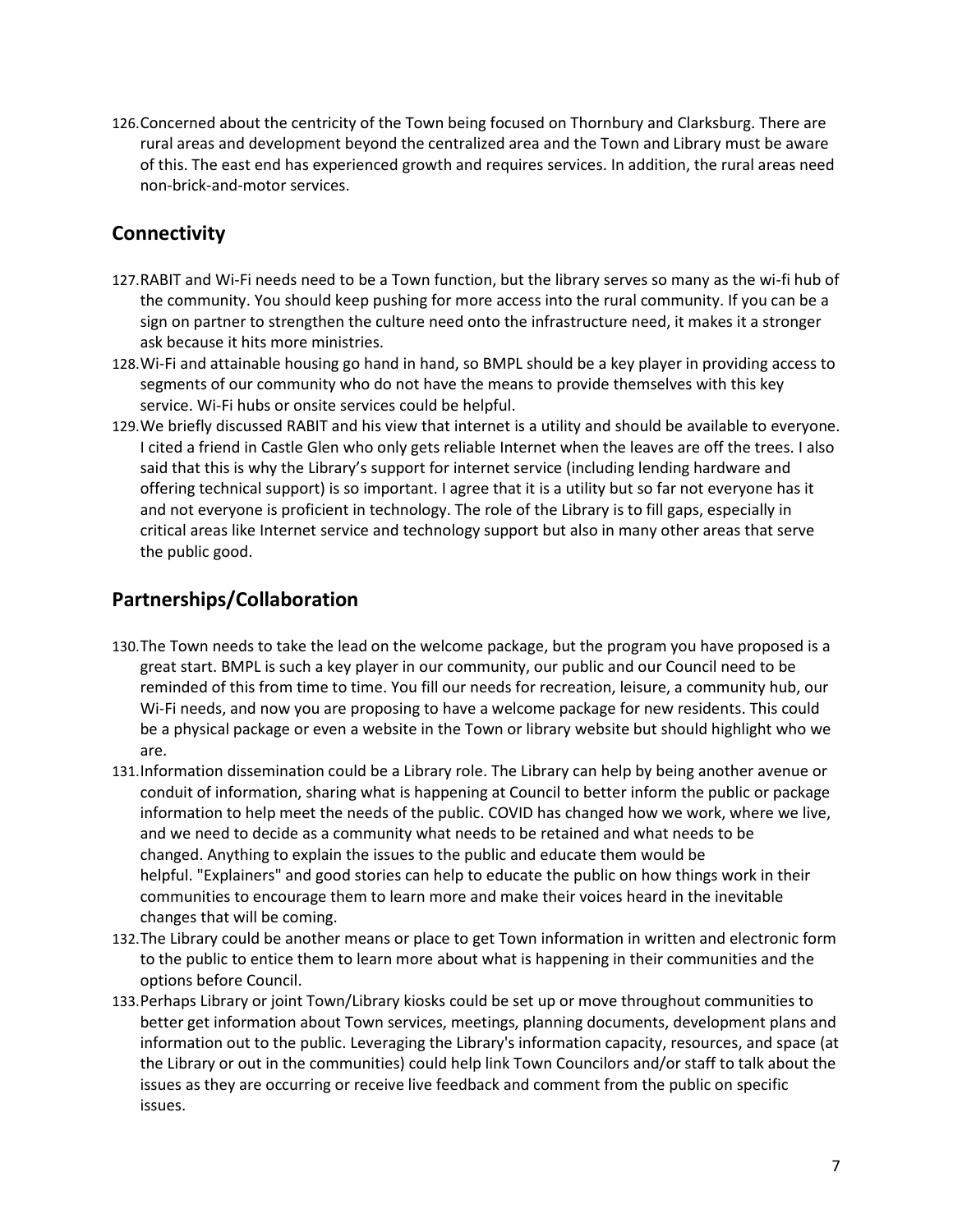- 134.So their certainly seems to be a potential role for more partnership with the Town in the provision of information on development issues and choices facing the Town of the Blue Mountains moving forward. The what, how and when remains to be worked out.
- 135.Library is a good silo, we need to work together, bring back into the fold as a town service more sister than cousin. How to do that - from inside Town Hall to keep close relationship. On us (Town) to do.
- 136.Chairs Grants and donations should be more inclusive. People only one wallet rather than two events of 150 (Library) and 200 (Town) do one for 400. How can we tie in L.E. Shore and Craigleith talking 10s or 100s of thousands of dollars potentially. We have some pretty good philanthropy; need to set criteria - want to say no to the puppies or no to the hospice? Setting criteria - we have to support two hospitals; we only have one library. We know going in where the funds are going to go. Lots of opportunities.
- 137.Grants/galas tie together, collaborative rather than silo public relations as well as relationship building.
- 138.From a community member point of view, want to see the strong link between the Town and Library.
- 139.He asked if we are talking to [the] Blue Mountains Village Association to get [their] input. BMVA has 1,300 members and employs over 2,000 people. A sizeable group for library services. Are they aware of what the BMPL can provide? Is there an opportunity to promote our services to people in the Village, perhaps through the website there?
- 140.He talked quite a bit about breaking down silos between municipalities, which is an acute issue here as the border with Collingwood is both a lower and upper tier (i.e., county) issue. Apparently, it also affects healthcare as Collingwood is considered fully serviced by doctors which precludes TBM from having a new family health team (though that might be about to change). Regional transportation is also an issue. As of this year, the mayors and CAOs of South Georgian Bay are meeting every few months to improve service delivery across the region so there may be an avenue to break down some of the silos.
- 141.I mentioned that we do not have a reciprocal borrowing relationship with Collingwood though we do with Meaford and Grey Highlands. This is a long-standing circumstance and I have wondered about how we might change that (probably through board-to-board relationships). I said we each have strengths so it would be a mutually beneficial relationship. He said that if there is some way Council could help, he would be interested.
- 142.I said that the BMPL is an important partner to the Town and we can help implement the vision that Council has for TBM. I described our community conversations process as a way to gather information from those who might not get into the Library. I also described the other stages of the planning process (focus groups, post-it note event, community survey). I described how we will review all the inputs (over 1,500 comments received for our last plan), sort them into themes and synthesize them into goals and objectives. The plan is to be done by next spring/summer so a new Board will be appointed already knowing the directions for the next term.
- 143.One person expressed an interest in offering some pro bono reading tutoring to kids or adults. She is an educator with her own tutoring business but would like to make a contribution to the community with some pro bono work through the Library.
- 144.One person wondered if more help could be offered [with one-on-one technology assistance]. She likes helping seniors overcome technology issues and giving tips on some of the lesser-known features of the iPhone (e.g., asking Siri for information).
- 145.The election is happening next. Will the Library be participating at all?
- 146.Because we have a small "Free Library" outside our house beside the trail system, I get lots of feedback about how great they are, and how we should have more of them, so maybe there is a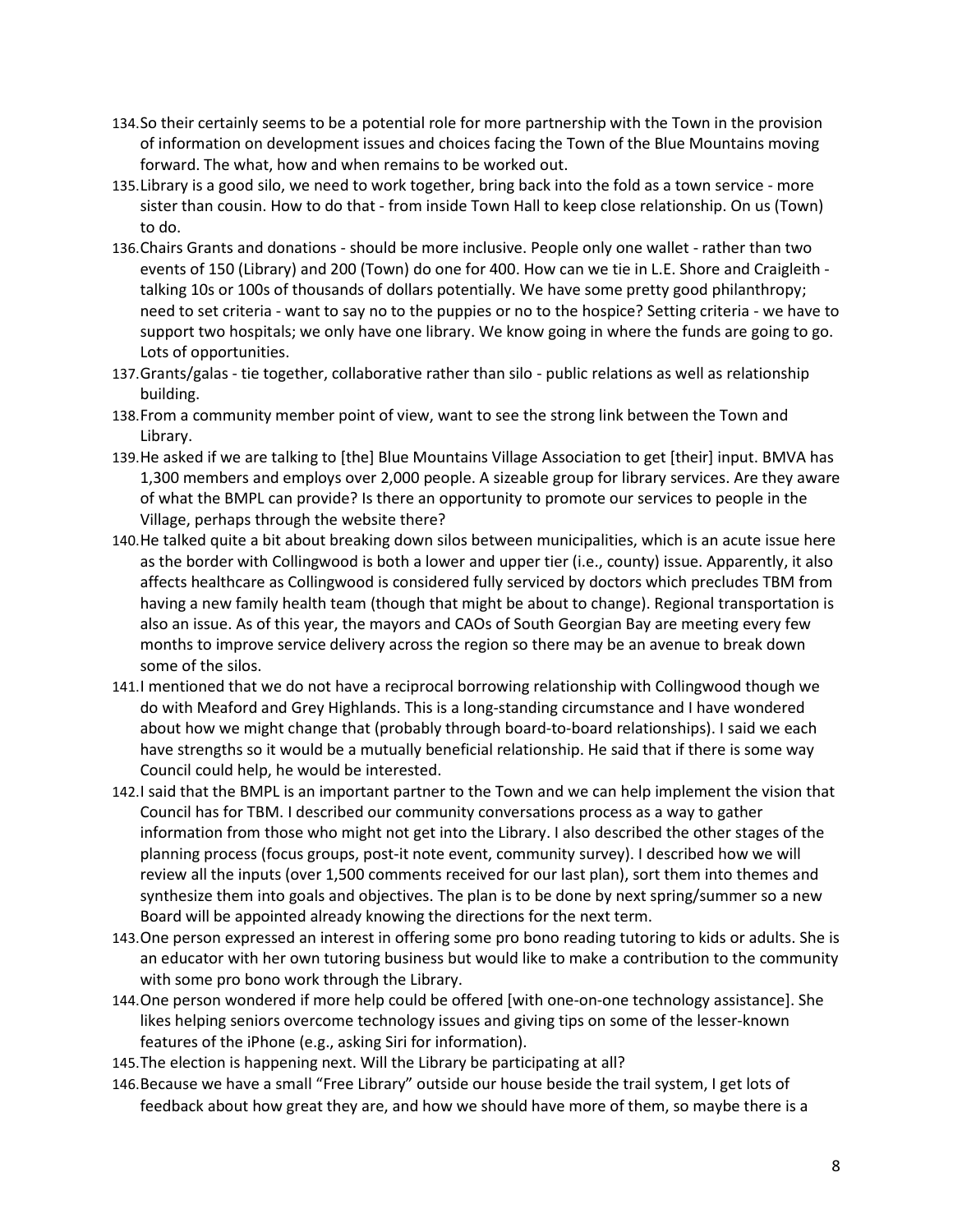mentoring role for the Library - encouraging them to be set up throughout the Town and teaching the do's and don'ts of establishing and operating Free Libraries.

- 147.Her initial comment was that the Library needs a higher profile and that this could be achieved by tapping into the local resources. She noted that 62% of the Town residents hold post-secondary degrees or certifications and that there are many "gold collar" individuals who could participate in a Speaker Series in their areas of interest and expertise. We should tap into the intelligence of the community.
- 148.There are published authors and writers living in the Town who could do readings and create a Lecture Series.
- 149.We already showcase local artists in the Gallery. Why not initiate podcasts using local talent?
- 150.The BMPL should position itself as a resource, using local Gold Collar people to share their knowledge.
- 151.Discussed the influx of new residents to the Town. The need for a "New Resident" package was raised and how the Library and Town could partner on this venture as the Town has access to new resident information. This did not get much support – there was concern about privacy legislation (MFIPPA) and how the information the Town holds is protected.

# **Library vs Library**

- 152.Liked the idea of the outdoor garden and fire pit as an open community space. [Meaford library]
- 153.Noted the number of meeting rooms (available for booking by individuals or groups) and how they were of varying size. [Meaford library]
- 154.Impressed by the open, bright space with large windows and four feet shelving giving an open view of the entire floor space. [Meaford library]
- 155.Noted how much better it is that the Collingwood Library is funded on a percentage of assessment basis.

### **Development and Change**

- 156.This Council is fixing things ignored for the past decade or longer, such as infrastructure (and even lack of sidewalks in many subdivisions which is now a safety concern).
- 157.Blue Mountain is now on the cusp from moving from a rural community to small town and now to a new city and he believes the Town needs to better use the land we have, and like the City of Hamilton recently declared, not to permit more sprawling developments [so that we are] more efficient in the use of hard land services like roads and services and build up more.
- 158.Change is inevitable and the Town can't stay the way it is, but we can strive to make it feel the same and this requires informing and educating the public to understand the development process and the requirements of the Provincial Government in this regard. The current Town Official Plan Review process is part of the future direction that the public needs to be part of and informed about. Greater road access to the area leads to more development and growth and how can we learn from the mistakes of other communities' growth in the past. For example, does the public understand how much "growth" or development is already approved in The Town of the Blue Mountains but not yet built? Perhaps creating a photo from the air showing new developments underway, approved, and under review would assist in educating (each category in a different color highlighting the changes already coming) would assist in community education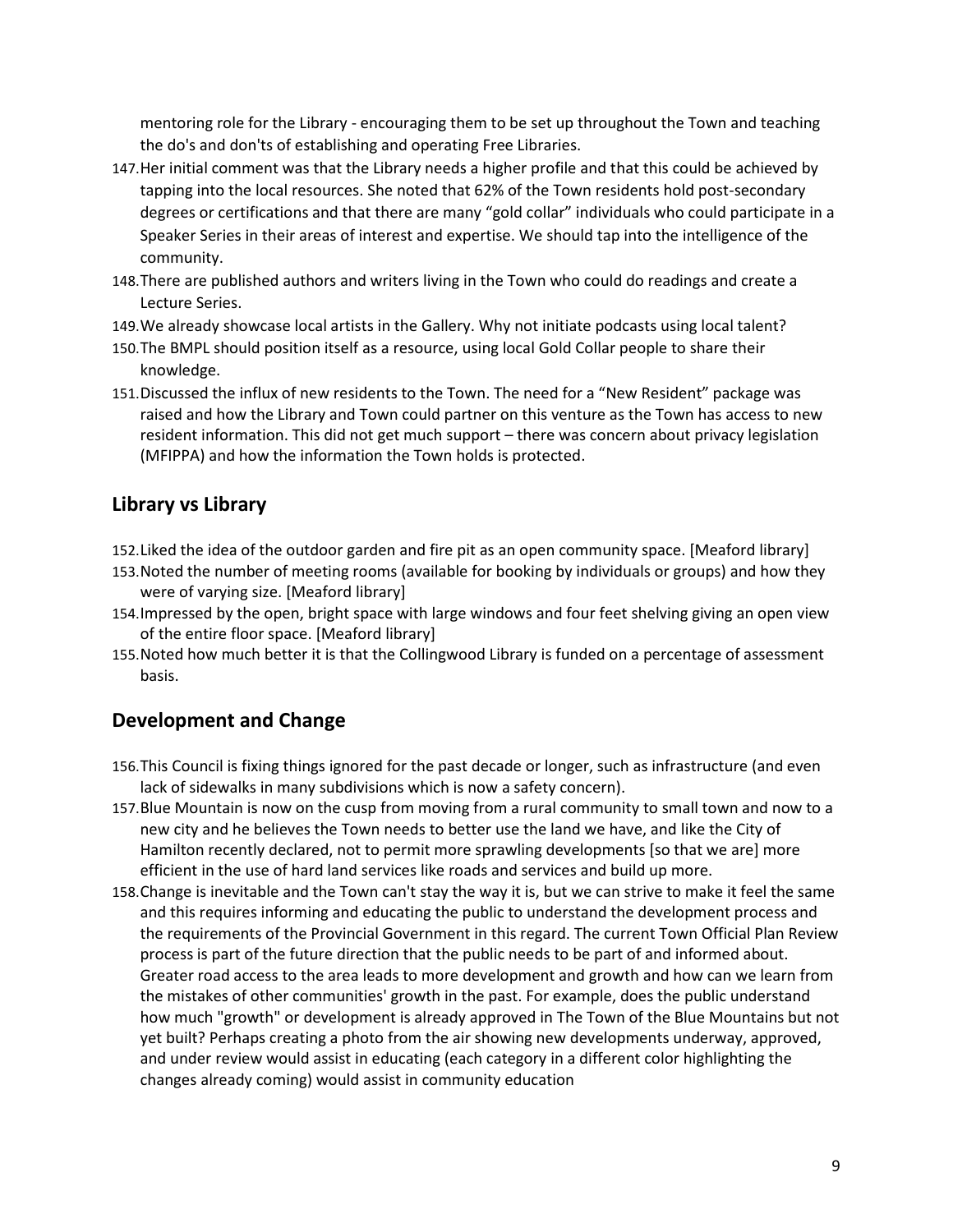- 159.Cost of housing, more rental choices and "attainable housing" are big issues, but the Town can only lead by example to make various development and rental options financially viable for developers (e.g., encouraging affordable housing as part of the development mix with private home ownership, rental as well as condominium forms of housing ownership choices). The Boomer demographic can better afford the Blue Mountains area, but younger population groups have less resources available to afford to move or live here and fill jobs here and provide services here.
- 160.Whatever development choices we make must be sustainable and withstand environmental and climate change.
- 161.We need to interest the public in planning of the infrastructure to make their communities safe, healthy, sustainable, and affordable.
- 162.Younger demographic 705 and 519 very different seeing enrollment going up in schools.
- 163.We both talked about the changing demographics due to COVID and the number of families who are now full-time residents. We touched on implications for the school and the BMPL. I cited the example of parents new to the area and looking to the Library for support for their French Immersion students.
- 164.Discussion about over-crowding and over-development and the strain on existing resources: there is pressure on wetlands, the cycling trails are crowded, there are not enough outdoor tennis courts (and only one indoor facility with poor lighting), and few pickle ball courts. There is a strong sense that facilities are not keeping up with the demand.
- 165.There is a total lack of childcare in this area. BVO Preschool has a wait list of over 85 families. Every licensed and private daycare is full with a 6 month - 1 year wait list from Meaford to Collingwood.
- 166.Personally, we are using 2 private daycares and one just informed us they are closing down. I am scrambling to find an alternative and I am on 5 wait lists. All of the families who used the same daycare are struggling because there is no space in any of the others.
- 167.Mentioned the changing demographics of the Town more permanent residents, families due to Covid. In fact, a high percentage of child funds is paid to Grey County.
- 168.Talked about issues around affordable/attainable housing.
- 169.Asked if the Library is anticipating the needs of the changing demographics. Good to see that this is being paid quite a bit of attention through the Strategic Planning process.

#### **Pandemic/Lockdown Consequences**

170.Our schools are still in crisis with the ongoing pandemic.

- 171.The pandemic isn't over, it's ongoing, and things are still in crisis. The virus does not just stop because the government said it stopped. That's ridiculous. That's not how viruses work.
- 172.School libraries are still shut down. Many boards don't even have plans for reopening them. No one knows that they are closed too.
- 173.We are seeing extreme behavior from our kids in schools because of mental health.
- 174.Two years in isolation means we are re-teaching social behaviors. Kids are biting more and becoming more violent because they are in crisis.
- 175.We have kids who are well beyond the ages of potty training, who have reverted and are soiling themselves because of the social issues.
- 176.Kids are behind in their reading for 2 years. We know their parents did everything they could but reading really fell behind. We are really struggling with literacy.
- 177.Any kid who didn't have internet or reliable internet or connectivity issues is really, really behind. We are seeing kids in grade 3 who have the skill level of a grade 1 year old. How is the school system helping these kids? How is the school system helping the Teachers and the Teacher-Librarians.